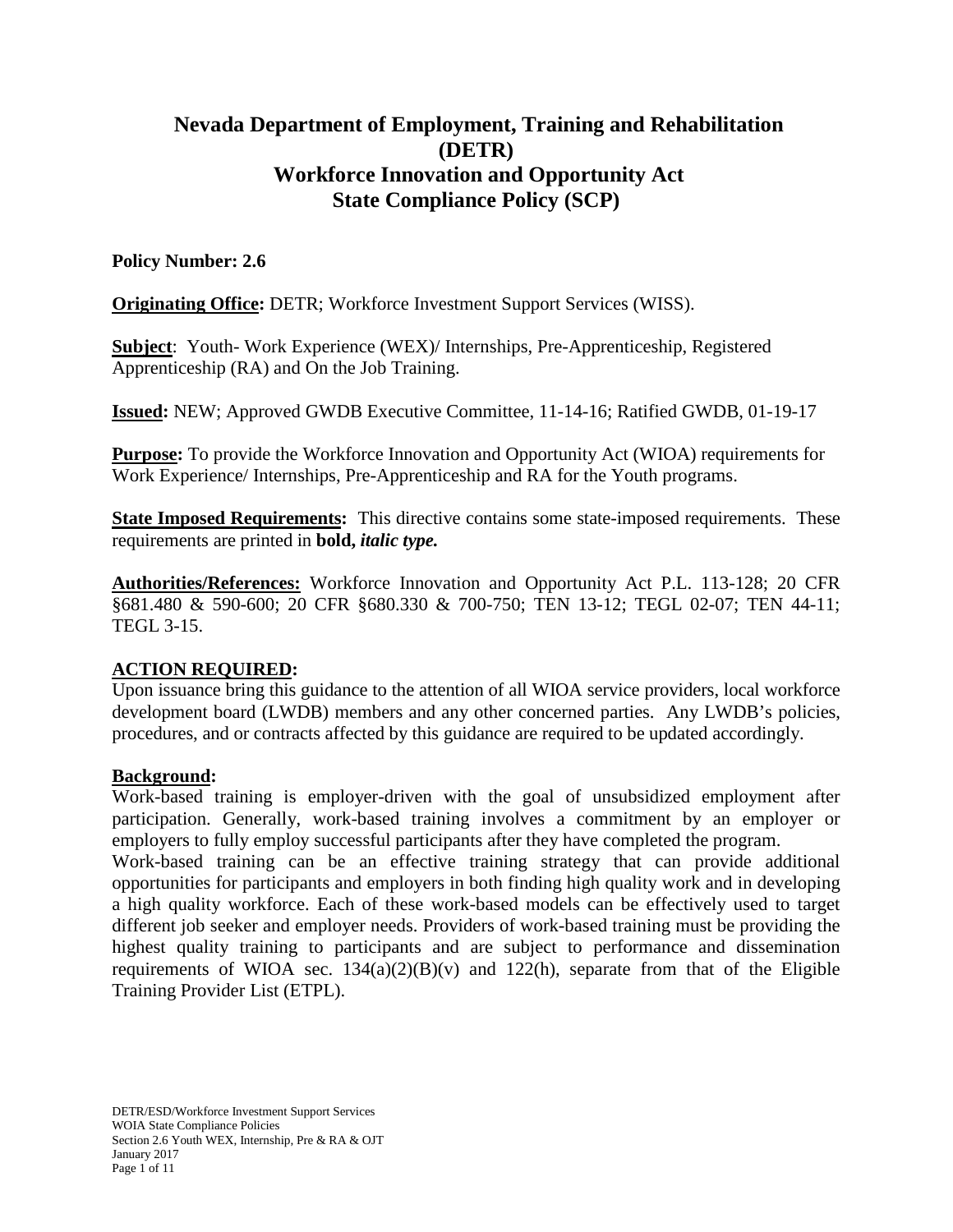### Work Experience (WEX)/Internship-

Are planned, structured, time-limited learning experiences that take place in a workplace. They may be paid or unpaid, as appropriate and be provided in the private for-profit, non-profit, or public sectors. Labor standards apply to any internship or work experience in which an employee/employer relationship exists under applicable law. An internship or work experience for a participant in WIOA is classified as an Individualized Career Service as described in 20 CFR § 678.430(b). Internships and work experiences provide a helpful means for an individual to gain experience that leads to unsubsidized employment.

Care must be taken when matching the participant to a job site taking into consideration the demonstrated aptitudes/interests and maturity of the participant, the location (transportation), availability of supervising staff and hazards of the work environment.

Pre-Apprenticeship; Registered Apprenticeship (RA)-

Pre-apprenticeship is defined as a program or set of strategies designed to prepare individuals to enter and succeed in a Registered Apprenticeship program and has a documented partnership with at least one, if not more, Registered Apprenticeship program(s).

RA programs offer employment and a combination of on-the-job learning and related technical and theoretical instruction through a training provider. Apprentices are employed at the start of their apprenticeship and work through a series of defined curricula, usually in a classroom, until the completion of their apprenticeship programs. Components of RAs include structured On-the Job training, related training and instruction, rewards in skill gains and national occupational credentials. RA programs automatically qualify to be placed on the State and LWDB list (ETPL). RA Programs must appear on the list to be utilized. *Each program is reviewed by the LWDB on a quarterly basis to insure continued endorsement by the RA Council.*

On-the-Job Training (OJT)—OJT is available to youth, adults and dislocated workers. OJT is a type of training that is provided by a private, private-non-profit or public sector employer to a participant. During the training, the participant is engaged in productive work in a job for which he or she is paid, and the training provides the knowledge or skills essential to the full and adequate performance of the job.

#### **Policy and Procedure:**

#### **Youth Work Experience Priority (20 CFR§ 681.590)**

(a) Local youth programs must expend not less than 20 percent of the funds allocated to them to provide ISY [In school Youth] and OSY[Out of School Youth] with paid and unpaid work experiences that fall under the categories listed in [20 CFR]  $\S$  681.460(a)(3) and further defined in [20 CFR] § 681.600.

(b) Local WIOA youth programs must track program funds spent on paid and unpaid work experiences, including wages and staff costs for the development and management of work experiences, and report such expenditures as part of the local WIOA youth financial reporting. The percentage of funds spent on work experience is calculated based on the total local area youth funds expended for work experience rather than calculated separately for ISY and OSY. Local area administrative costs are not subject to the 20 percent minimum work experience expenditure requirement.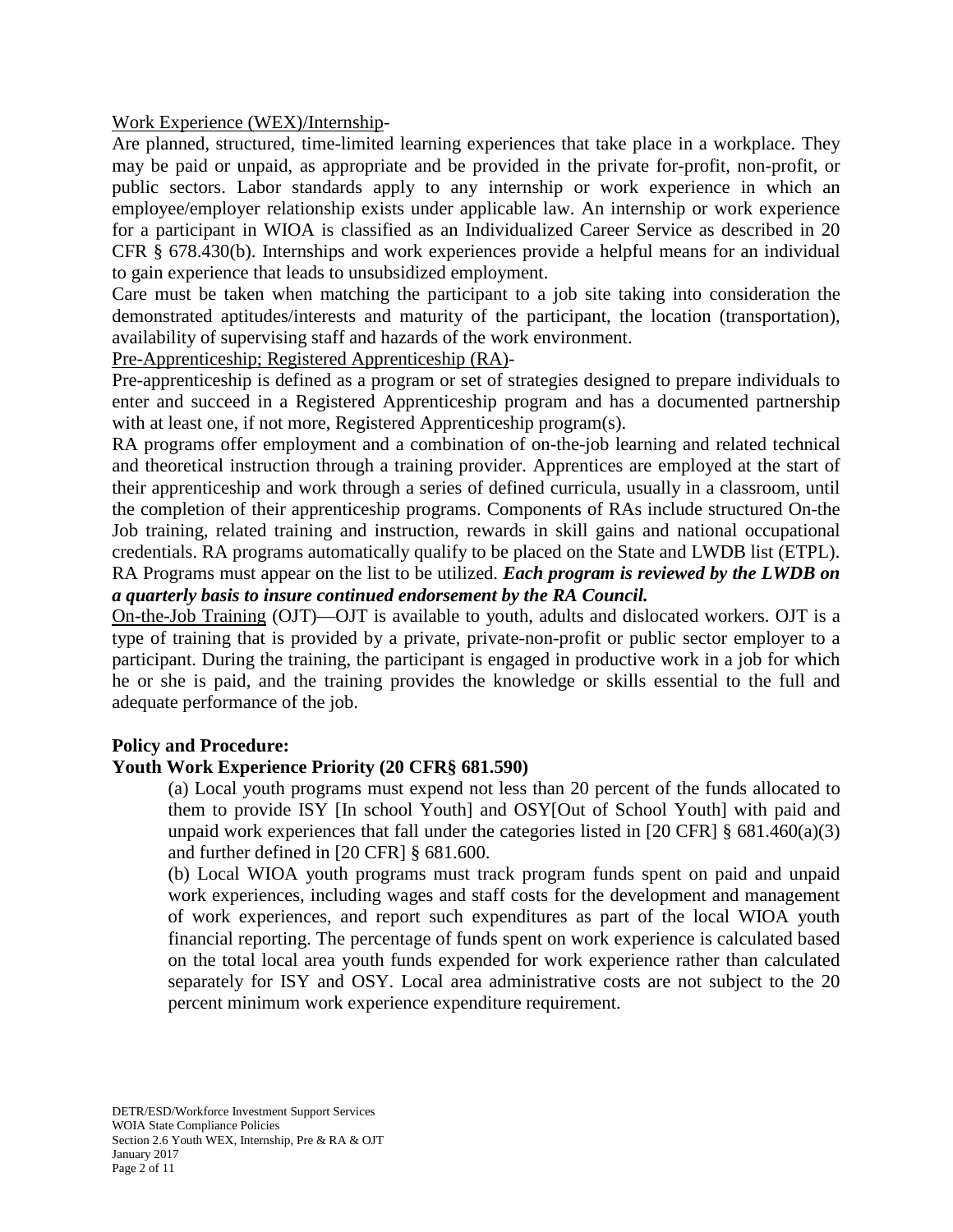### **Youth WEX Components (20 CFR § 681.600)**

(a) Work experiences are a planned, structured learning experience that takes place in a workplace for a limited period of time. Work experience may be paid or unpaid, as appropriate. A work experience may take place in the private for-profit sector, the nonprofit sector, or the public sector. Labor standards apply in any work experience where an employee/employer relationship, as defined by the Fair Labor Standards Act or applicable State law, exists. Consistent with [20 CFR] § 680.840 of this chapter, funds provided for work experiences may not be used to directly or indirectly aid in the filling of a job opening that is vacant because the former occupant is on strike, or is being locked out in the course of a labor dispute, or the filling of which is otherwise an issue in a labor dispute involving a work stoppage. Work experiences provide the youth participant with opportunities for career exploration and skill development.

(b) Work experiences must include academic and occupational education. The educational component may occur concurrently or sequentially with the work experience. Further academic and occupational education may occur inside or outside the work site.

(c) The types of work experiences include the following categories:

(1) Summer employment opportunities and other employment opportunities available throughout the school year;

(2) Pre-apprenticeship programs;

(3) Internships and job shadowing; and

(4) On-the-job training (OJT) opportunities as defined in WIOA sec. 3(44) and in [20 CFR] § 680.700 of this chapter.

## **Pre-Apprenticeships (20 CFR §681.480)**

A pre-apprenticeship is a program designed to prepare individuals to enter and succeed in an apprenticeship program registered under the Act of August 16, 1937 (commonly known as the ''National Apprenticeship Act''; 50 Stat. 664, chapter 663; 29 U.S.C. 50 et. seq.) (referred to in this part as a ''registered apprenticeship'' or ''registered apprenticeship program'') and includes the following elements:

(a) Training and curriculum that aligns with the skill needs of employers in the economy of the State or region involved;

(b) Access to educational and career counseling and other supportive services, directly or indirectly;

(c) Hands-on, meaningful learning activities that are connected to education and training activities, such as exploring career options, and understanding how the skills acquired through coursework can be applied toward a future career;

(d) Opportunities to attain at least one industry-recognized credential; and

(e) A partnership with one or more registered apprenticeship programs that assists in placing individuals who complete the pre-apprenticeship program in a registered apprenticeship program.

#### **Registered Apprenticeship (20 CFR §680.330)**

Registered apprenticeships automatically qualify to be a on a State's eligible training provider list (ETPL) as described in [20 CFR] § 680.470.

(a) ITAs [Individual Training Account] can be used to support placing participants in registered apprenticeship through: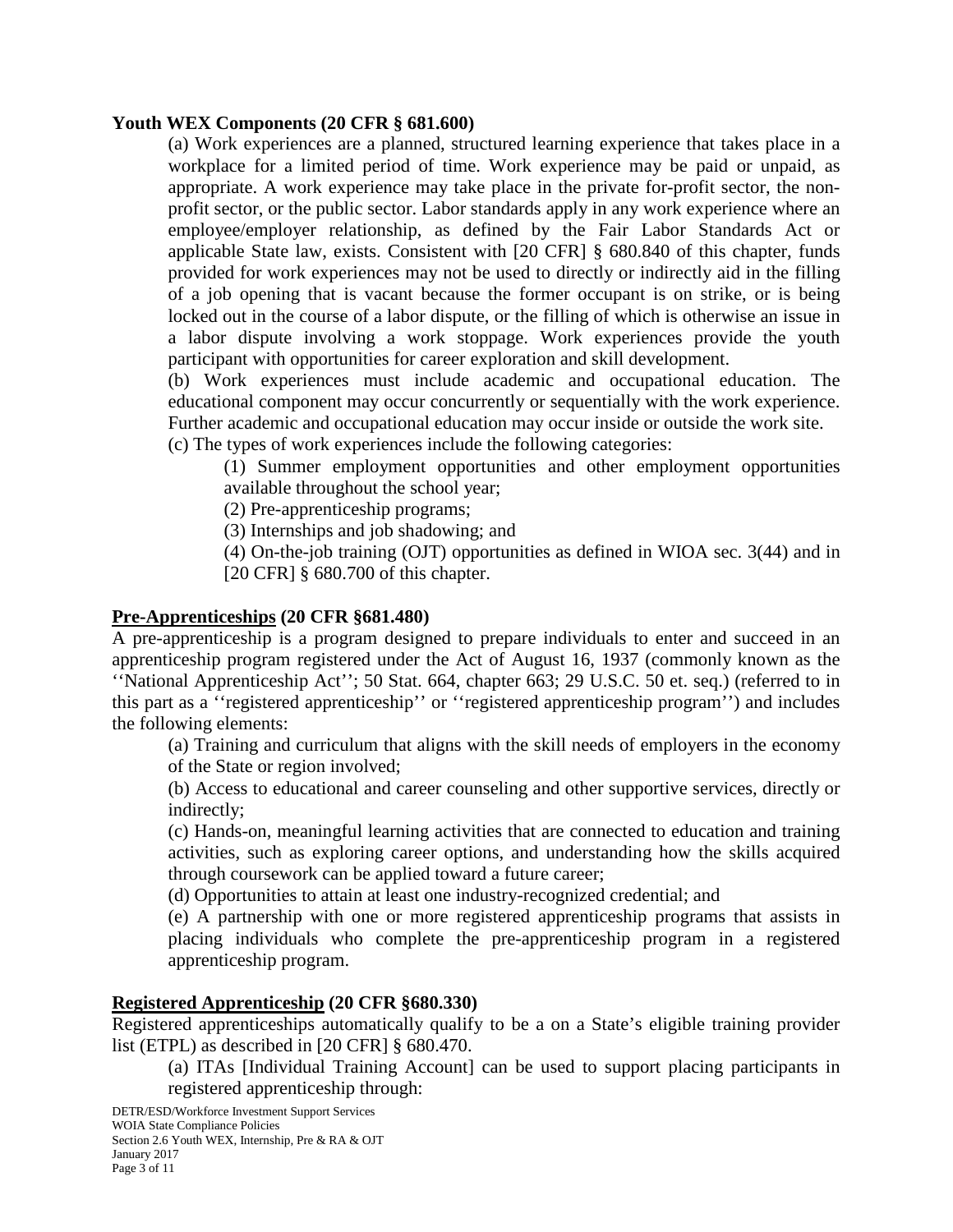(1) Pre-apprenticeship training, as defined in [20 CFR] § 681.480 of this chapter; and

(2) Training services provided under a registered apprenticeship program.

(b) Supportive services may be provided as described in [20 CFR] § 680.900 and 680.910.

(c) Needs-related payments may be provided as described in [20 CFR] § 680.930, 680.940, 680.950, 680.960, and 680.970.

(d) Work-based training options also may be used to support participants in registered apprenticeship programs (see [20 CFR] § 680.740 and 680.750).

### **On the Job Training (OJT)**

### **(WIOA sec. 3(44))**

ON-THE-JOB TRAINING.—The term ''on-the-job training'' means training by an employer that is provided to a paid participant while engaged in productive work in a job that—

(A) provides knowledge or skills essential to the full and adequate performance of the job;

(B) is made available through a program that provides reimbursement to the employer of up to 50 percent of the wage rate of the participant, except as provided in [WIOA] section 134(c)(3)(H), for the extraordinary costs of providing the training and additional supervision related to the training; and

(C) is limited in duration as appropriate to the occupation for which the participant is being trained, taking into account the content of the training, the prior work experience of the participant, and the service strategy of the participant, as appropriate.

#### **OJT Requirements (20 CFR § 680.700)**

(a) OJT is defined at WIOA sec. 3(44). OJT is provided under a contract with an employer or registered apprenticeship program sponsor in the public, private non-profit, or private sector. Through the OJT contract, occupational training is provided for the WIOA participant in exchange for the reimbursement, typically up to 50 percent of the wage rate of the participant, for the extraordinary costs of providing the training and supervision related to the training. In limited circumstances, as provided in WIOA sec.  $134(c)(3)$ (h) and  $[20 \text{ CFR}]$  § 680.730, the reimbursement may be up to 75 percent of the wage rate of the participant.

(b) OJT contracts under WIOA title I, must not be entered into with an employer who has received payments under previous contracts under WIOA or WIA if the employer has exhibited a pattern of failing to provide OJT participants with continued long-term employment as regular employees with wages and employment benefits (including health benefits) and working conditions at the same level and to the same extent as other employees working a similar length of time and doing the same type of work.

(c) An OJT contract must be limited to the period of time required for a participant to become proficient in the occupation for which the training is being provided. In determining the appropriate length of the contract, consideration should be given to the skill requirements of the occupation, the academic and occupational skill level of the participant, prior work experience, and the participant's IEP [Individual Employment Plan or ISS, Individual Service Strategy].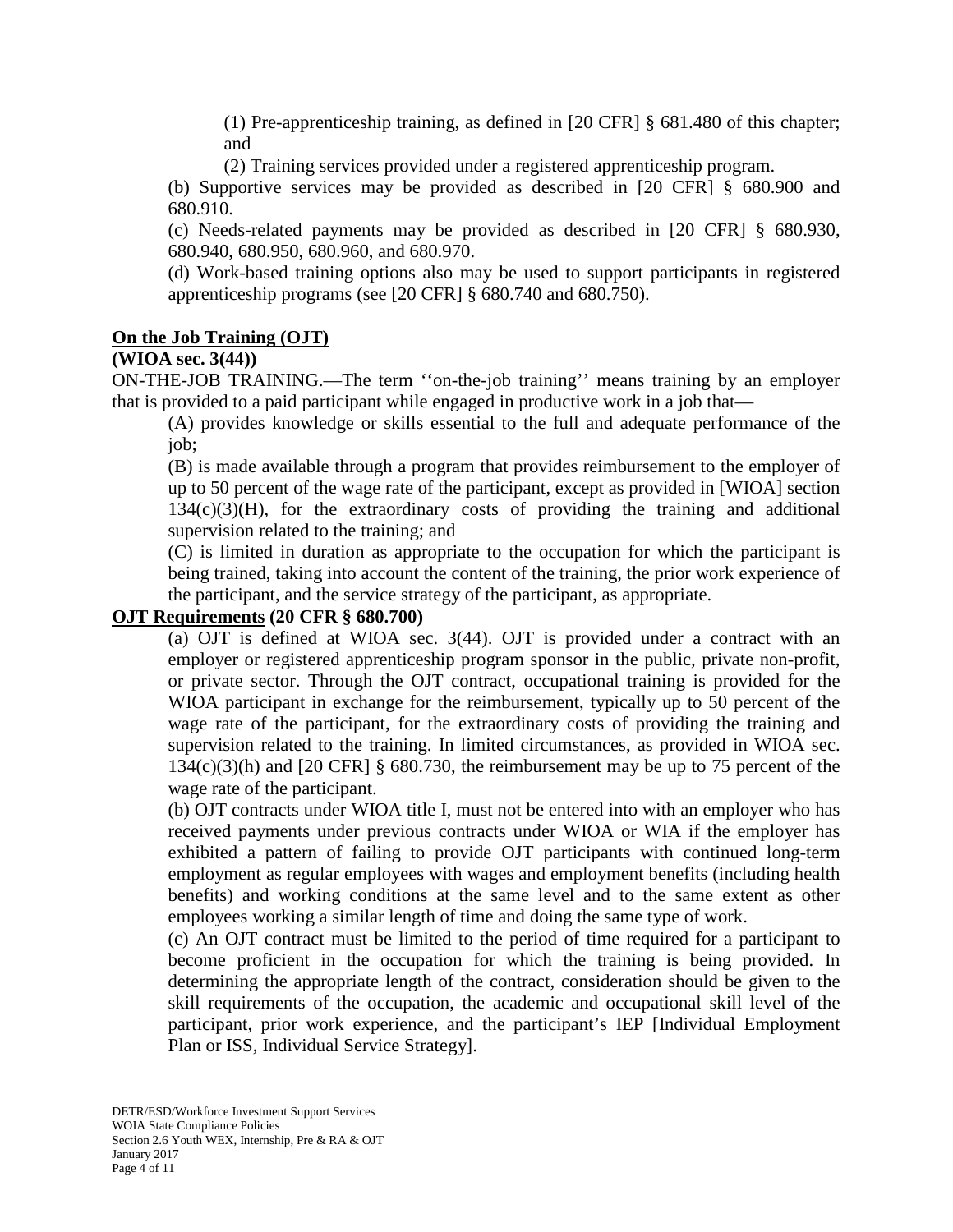### **OJT Payments to Employers (20 CFR § 680.720)**

**(**a) OJT payments to employers are deemed to be compensation for the extraordinary costs associated with training participants and potentially lower productivity of the participants while in the OJT.

(b) Employers may be reimbursed up to 50 percent of the wage rate of an OJT participant, and up to 75 percent using the criteria in [20 CFR] § 680.730, for the extraordinary costs of providing the training and additional supervision related to the OJT.

(c) Employers are not required to document such extraordinary costs.

#### **OJT Reimbursement Rate Increase Requirements (20 CFR § 680.730)**

(a) The Governor may increase the reimbursement rate for OJT contracts funded through the statewide employment and training activities described in [20 CFR] § 682.210 of this chapter up to 75 percent, and the Local WDB also may increase the reimbursement rate for OJT contracts described in  $[20 \text{ CFR}]$  § 680.320(a)(1) up to 75 percent, when taking into account the following factors:

(1) The characteristics of the participants taking into consideration whether they are ''individuals with barriers to employment,'' as defined in WIOA sec. 3(24); (2) The size of the employer, with an emphasis on small businesses;

(3) The quality of employer-provided training and advancement opportunities, for example if the OJT contract is for an in-demand occupation and will lead to an industry-recognized credential; and

(4) Other factors the Governor or Local WDB may determine to be appropriate, which may include the number of employees participating, wage and benefit levels of the employees (both at present and after completion), and relation of the training to the competitiveness of the participant.

(b) Governors or Local WDBs must document the factors used when deciding to increase the wage reimbursement levels above 50 percent up to 75 percent.

#### **OJT and RAs (20 CFR § 680.740)**

(a) OJT contracts may be entered into with registered apprenticeship program sponsors or participating employers in registered apprenticeship programs for the OJT portion of the registered apprenticeship program consistent with [20 CFR] § 680.700. Depending on the length of the registered apprenticeship and State and local OJT policies, these funds may cover some or all of the registered apprenticeship training.

(b) If the apprentice is unemployed at the time of participation, the OJT must be conducted as described in [20 CFR] § 680.700. If the apprentice is employed at the time of participation, the OJT must be conducted as described in [20 CFR] § 680.710.

#### **Combining ITA and OJT Funds (20 CFR § 680.750)**

There is no Federal prohibition on using both ITA and OJT funds when placing participants into a registered apprenticeship program. See [20 CFR] § 680.330 on using ITAs to support participants in registered apprenticeship.

#### **(Performance-WIOA sec. 122(h))**

(h) ON-THE-JOB TRAINING, CUSTOMIZED TRAINING, INCUMBENT WORKER TRAINING, AND OTHER TRAINING EXCEPTIONS.—

(1) IN GENERAL.—Providers of on-the-job training, customized training, incumbent worker training, internships, and paid or unpaid work experience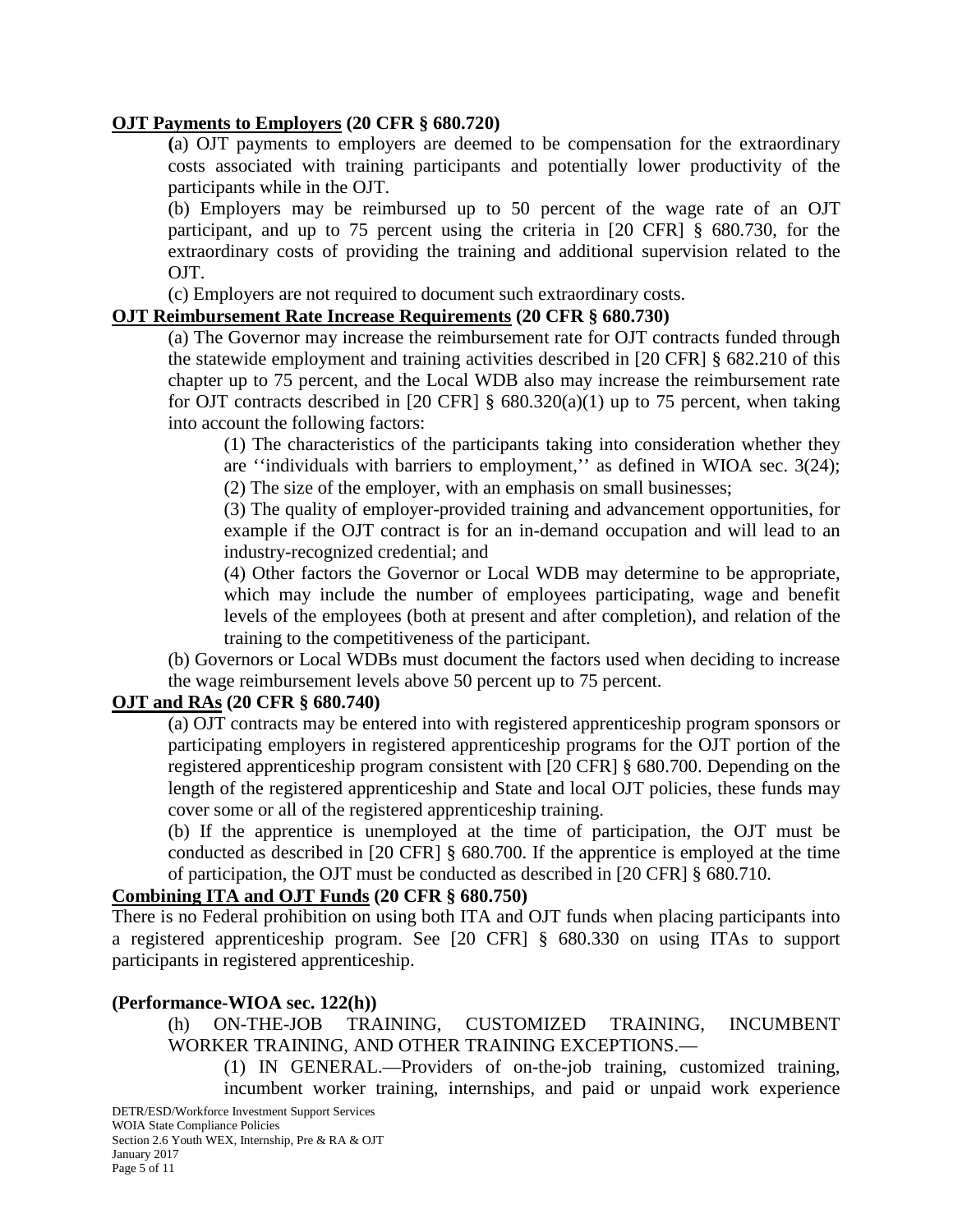opportunities, or transitional employment shall not be subject to the requirements of subsections (a) through (f) [of WIOA sec 122].

(2) COLLECTION AND DISSEMINATION OF INFORMATION.—A one-stop operator in a local area shall collect such performance information from providers of on-the-job training, customized training, incumbent worker training, internships, paid or unpaid work experience opportunities, and transitional employment as the Governor may require, and use the information to determine whether the providers meet such performance criteria as the Governor may require. The one-stop operator shall disseminate information identifying such providers that meet the criteria as eligible providers, and the performance information, through the one-stop delivery system. Providers determined to meet the criteria shall be considered to be identified as eligible providers of training services.

#### **(General WIOA sec.181)**

#### (a) BENEFITS.—

#### (1) WAGES.—

(A) IN GENERAL.—Individuals in on-the-job training or individuals employed in activities under this title shall be compensated at the same rates, including periodic increases, as trainees or employees who are similarly situated in similar occupations by the same employer and who have similar training, experience, and skills, and such rates shall be in accordance with applicable law, but in no event less than the higher of the rate specified in section  $6(a)(1)$  of the Fair Labor Standards Act of 1938  $(29 \text{ U.S.C. } 206(a)(1))$  or the applicable State or local minimum wage law. (B) RULE OF CONSTRUCTION.—The reference in subparagraph (A) to section  $6(a)(1)$  of the Fair Labor Standards Act of 1938 (29 U.S.C.  $206(a)(1)$ ) shall not be applicable for individuals in territorial jurisdictions in which section 6(a)(1) of the Fair Labor Standards Act of 1938 (29 U.S.C.  $206(a)(1)$  does not apply.

(2) TREATMENT OF ALLOWANCES, EARNINGS, AND PAYMENTS.—

Allowances, earnings, and payments to individuals participating in programs under this title shall not be considered as income for the purposes of determining eligibility for and the amount of income transfer and in-kind aid furnished under any Federal or federally assisted program based on need, other than as provided under the Social Security Act (42 U.S.C. 301 et seq.).

#### (b) LABOR STANDARDS.—

(1) LIMITATIONS ON ACTIVITIES THAT IMPACT WAGES OF EMPLOYEES.—No funds provided under this title shall be used to pay the wages of incumbent employees during their participation in economic development activities provided through a statewide workforce development system.

#### (2) DISPLACEMENT.—

(A) PROHIBITION.—A participant in a program or activity authorized under this title (referred to in this section as a ''specified activity'') shall not displace (including a partial displacement, such as a reduction in the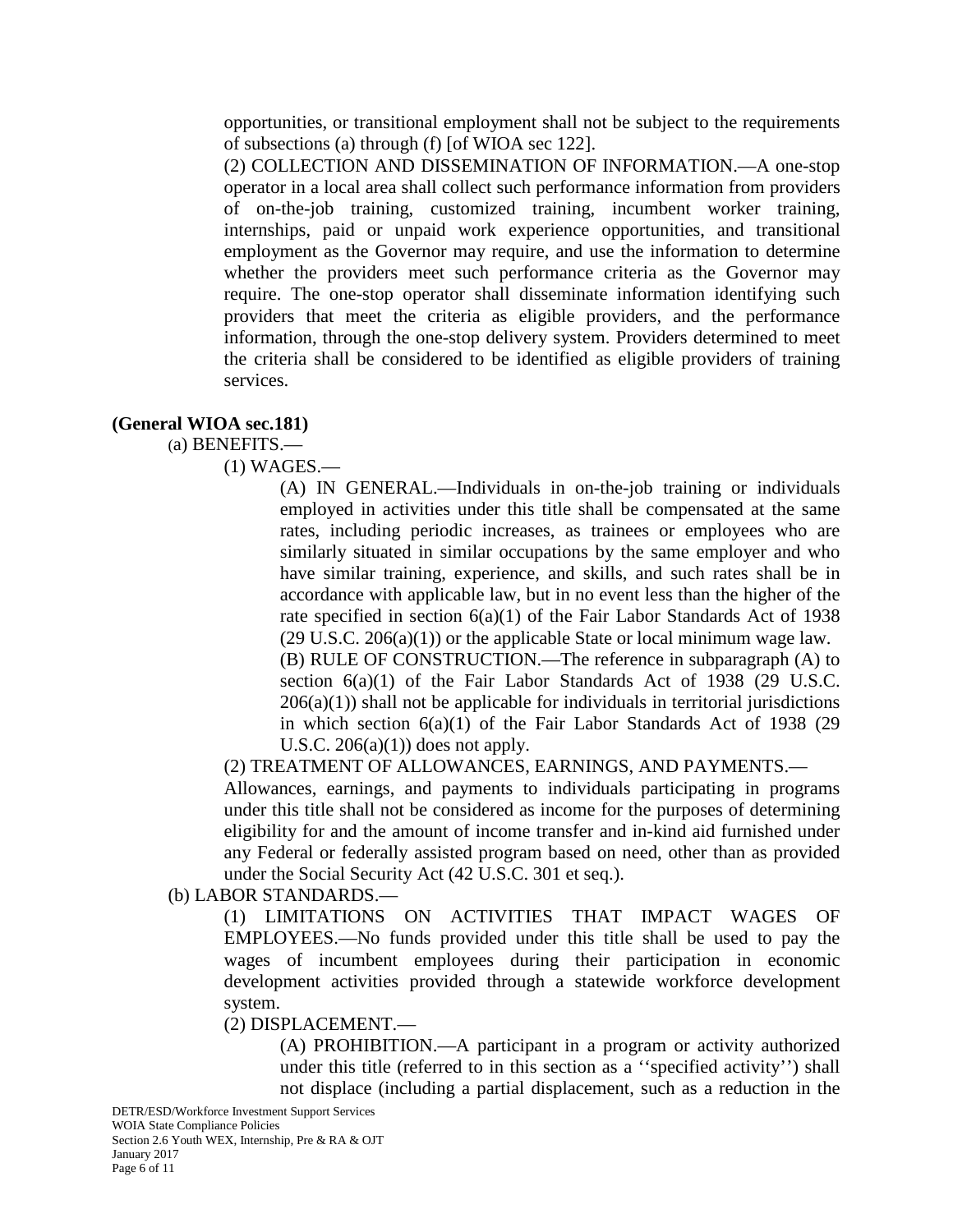hours of non-overtime work, wages, or employment benefits) any currently employed employee (as of the date of the participation).

(B) PROHIBITION ON IMPAIRMENT OF CONTRACTS.—A specified activity shall not impair an existing contract for services or collective bargaining agreement, and no such activity that would be inconsistent with the terms of a collective bargaining agreement shall be undertaken without the written concurrence of the labor organization and employer concerned.

(3) OTHER PROHIBITIONS.—A participant in a specified activity shall not be employed in a job if—

(A) any other individual is on layoff from the same or any substantially equivalent job;

(B) the employer has terminated the employment of any regular employee or otherwise reduced the workforce of the employer with the intention of filling the vacancy so created with the participant; or

(C) the job is created in a promotional line that will infringe in any way upon the promotional opportunities of currently employed individuals (as of the date of the participation).

(4) HEALTH AND SAFETY.—Health and safety standards established under Federal and State law otherwise applicable to working conditions of employees shall be equally applicable to working conditions of participants engaged in specified activities. To the extent that a State workers' compensation law applies, workers' compensation shall be provided to participants on the same basis as the compensation is provided to other individuals in the State in similar employment.

(5) EMPLOYMENT CONDITIONS.—Individuals in on-the-job training or individuals employed in programs and activities under this title shall be provided benefits and working conditions at the same level and to the same extent as other trainees or employees working a similar length of time and doing the same type of work.

(6) OPPORTUNITY TO SUBMIT COMMENTS.—Interested members of the public, including representatives of businesses and of labor organizations, shall be provided an opportunity to submit comments to the Secretary with respect to programs and activities proposed to be funded under subtitle B.

(7) NO IMPACT ON UNION ORGANIZING.—Each recipient of funds under this title shall provide to the Secretary assurances that none of such funds will be used to assist, promote, or deter union organizing.

(c) GRIEVANCE PROCEDURE.—

(1) IN GENERAL.—Each State and local area receiving an allotment or allocation under this title shall establish and maintain a procedure for grievances or complaints alleging violations of the requirements of this title from participants and other interested or affected parties. Such procedure shall include an opportunity for a hearing and be completed within 60 days after the filing of the grievance or complaint. [Reference State Compliance Policy 4.3]

(2) INVESTIGATION.—

(A) IN GENERAL.—The Secretary shall investigate an allegation of a violation described in paragraph (1) if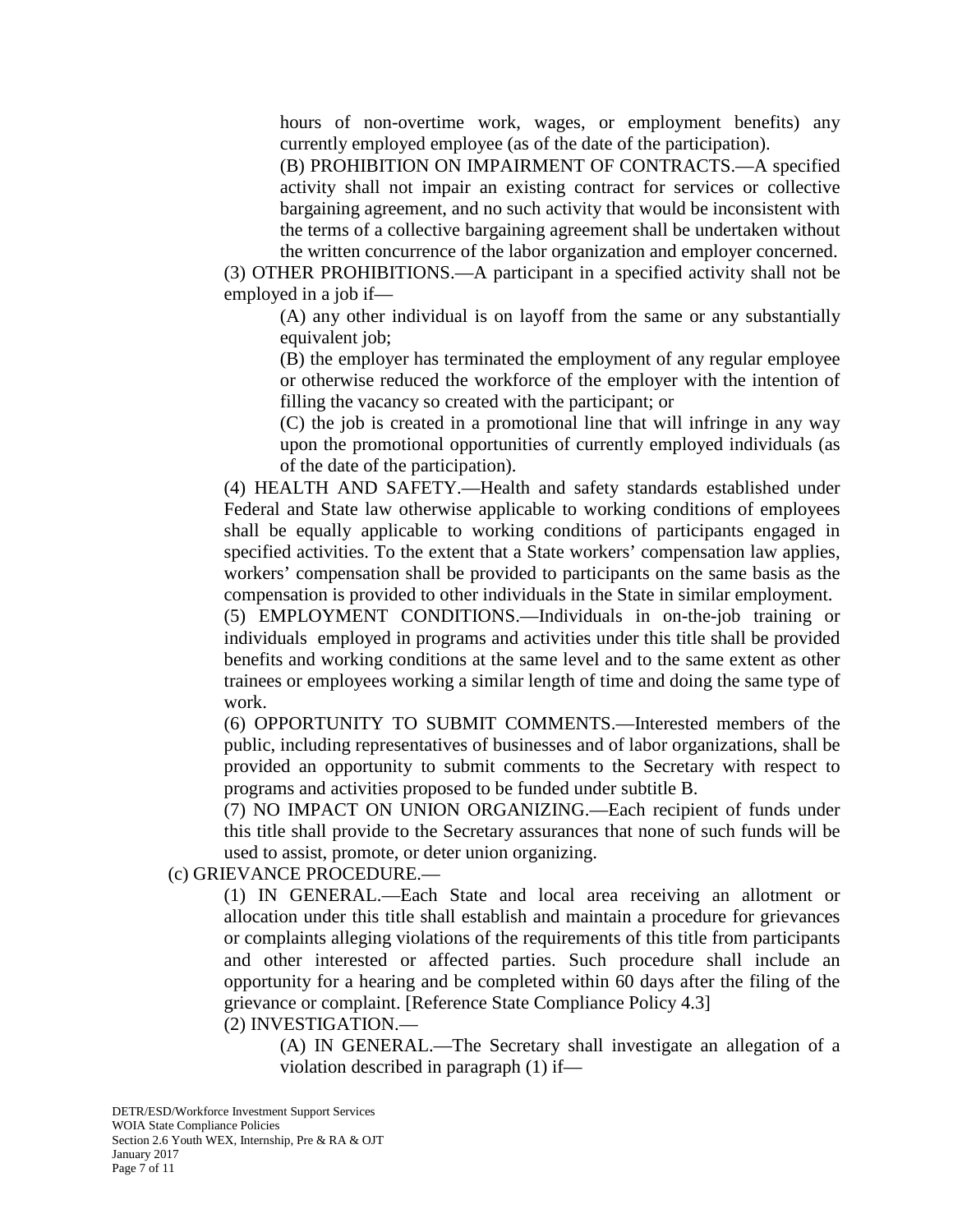(i) a decision relating to such violation has not been reached within 60 days after the date of the filing of the grievance or complaint and either party appeals to the Secretary; or

(ii) a decision relating to such violation has been reached within such 60 days and the party to which such decision is adverse appeals such decision to the Secretary.

(B) ADDITIONAL REQUIREMENT.—The Secretary shall make a final determination relating to an appeal made under subparagraph (A) no later than 120 days after receiving such appeal.

(3) REMEDIES.—Remedies that may be imposed under this section for a violation of any requirement of this title shall be limited—

(A) to suspension or termination of payments under this title;

(B) to prohibition of placement of a participant with an employer that has violated any requirement under this title;

(C) where applicable, to reinstatement of an employee, payment of lost wages and benefits, and reestablishment of other relevant terms, conditions, and privileges of employment; and

(D) where appropriate, to other equitable relief.

(4) RULE OF CONSTRUCTION.—Nothing in paragraph (3) shall be construed to prohibit a grievant or complainant from pursuing a remedy authorized under another Federal, State, or local law for a violation of this title.

(d) RELOCATION.—

(1) PROHIBITION ON USE OF FUNDS TO ENCOURAGE OR INDUCE RELOCATION.—No funds provided under this title shall be used, or proposed for use, to encourage or induce the relocation of a business or part of a business if such relocation would result in a loss of employment for any employee of such business at the original location and such original location is within the United States.

(2) PROHIBITION ON USE OF FUNDS AFTER RELOCATION.—

No funds provided under this title for an employment or training activity shall be used for customized or skill training, on-the-job training, incumbent worker training, transitional employment, or company-specific assessments of job applicants or employees, for any business or part of a business that has relocated, until the date that is 120 days after the date on which such business commences operations at the new location, if the relocation of such business or part of a business results in a loss of employment for any employee of such business at the original location and such original location is within the United States.

(3) REPAYMENT.—If the Secretary determines that a violation of paragraph (1) or (2) has occurred, the Secretary shall require the State *[or local area]* that has violated such paragraph (or that has provided funding to an entity that has violated such paragraph) to repay to the United States an amount equal to the amount expended in violation of such paragraph.

(e) LIMITATION ON USE OF FUNDS.—No funds available to carry out an activity under this title shall be used for employment generating activities, investment in revolving loan funds, capitalization of businesses, investment in contract bidding resource centers, economic development activities, or similar activities, that are not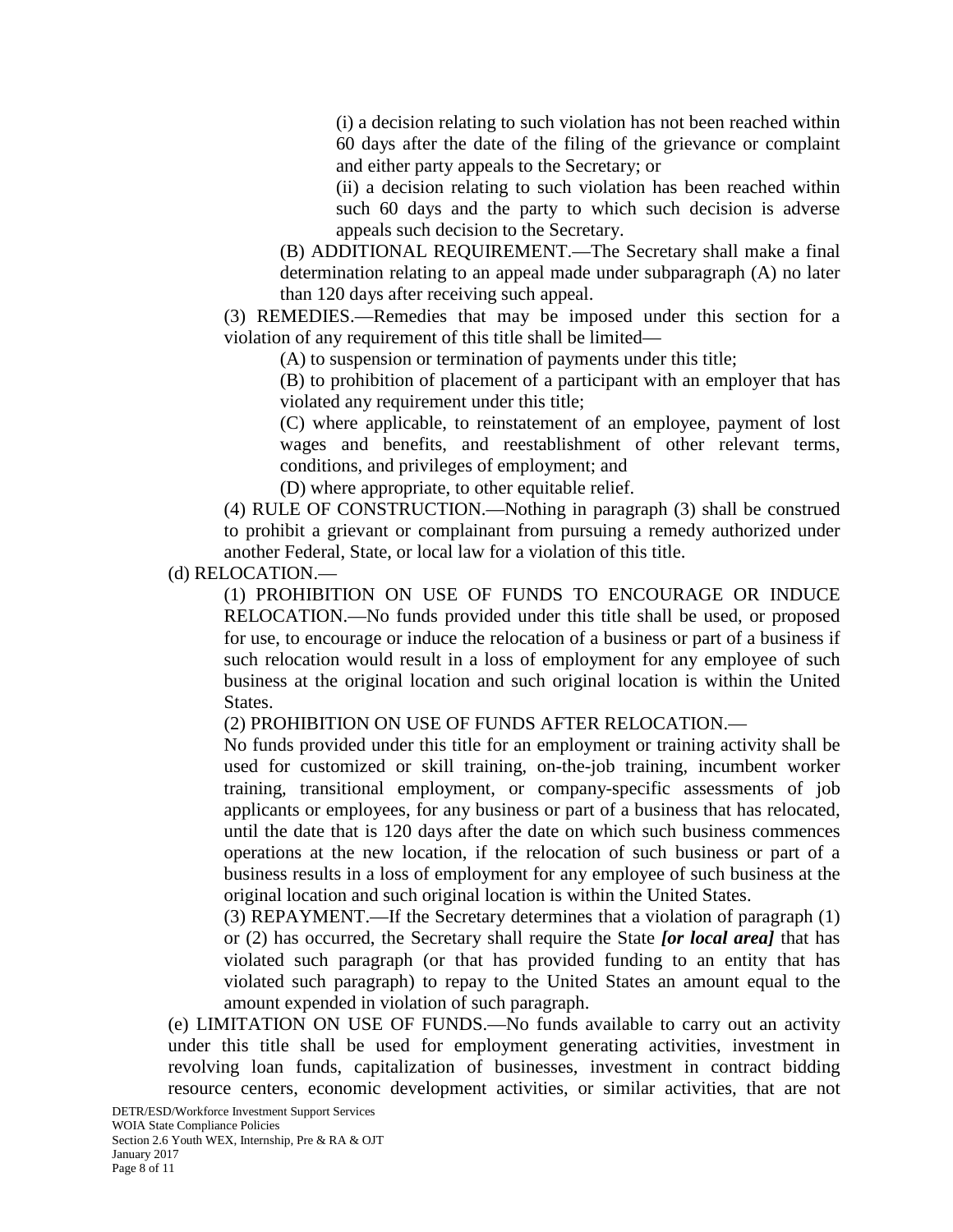directly related to training for eligible individuals under this title. No funds received to carry out an activity under subtitle B shall be used for foreign travel.

(f) TESTING AND SANCTIONING FOR USE OF CONTROLLED SUBSTANCES.—

(1) IN GENERAL.—Not withstanding any other provision of law, a State *[or local area]* shall not be prohibited by the Federal Government from—

(A) testing participants in programs under subtitle B for the use of controlled substances; and

(B) sanctioning such participants who test positive for the use of such controlled substances.

(2) ADDITIONAL REQUIREMENTS.—

(A) PERIOD OF SANCTION.—In sanctioning participants in a program under subtitle B who test positive for the use of controlled substances—

> (i) with respect to the first occurrence for which a participant tests positive, a State may exclude the participant from the program for a period not to exceed 6 months; and

> (ii) with respect to the second occurrence and each subsequent occurrence for which a participant tests positive, a State may exclude the participant from the program for a period not to exceed 2 years.

(B) APPEAL.—The testing of participants and the imposition of sanctions under this subsection shall be subject to expeditious appeal in accordance with due process procedures established by the State.

(C) PRIVACY.—A State shall establish procedures for testing participants for the use of controlled substances that ensure a maximum degree of privacy for the participants.

(3) FUNDING REQUIREMENT.—In testing and sanctioning of participants for the use of controlled substances in accordance with this subsection, the only Federal funds that a State may use are the amounts made available for the administration of statewide workforce investment activities under section  $134(a)(3)(B)$ .

(g) SUBGRANT AUTHORITY.—A recipient of grant funds under this title shall have the authority to enter into sub-grants in order to carry out the grant, subject to such conditions as the Secretary may establish.

## **Summary of OJT Eligibility Requirements**

Participant Eligibility:

- The participant has received at least one of the fourteen youth program elements and has been unable to gain or retain employment and has been determined to need training ; and
- Has an Individual Employment Plan (IEP/ISS), wherein the participant's interests, abilities and needs are identified and related to the OJT employment; **OR**
- If employed, earn less than the self-sufficiency hourly wage and includes a skills gap assessment; and
- Has an Individual Employment Plan (IEP/ISS), wherein the participant's interests, abilities and needs are identified and related to the OJT employment; and
- Training relates to the introduction of new technologies; or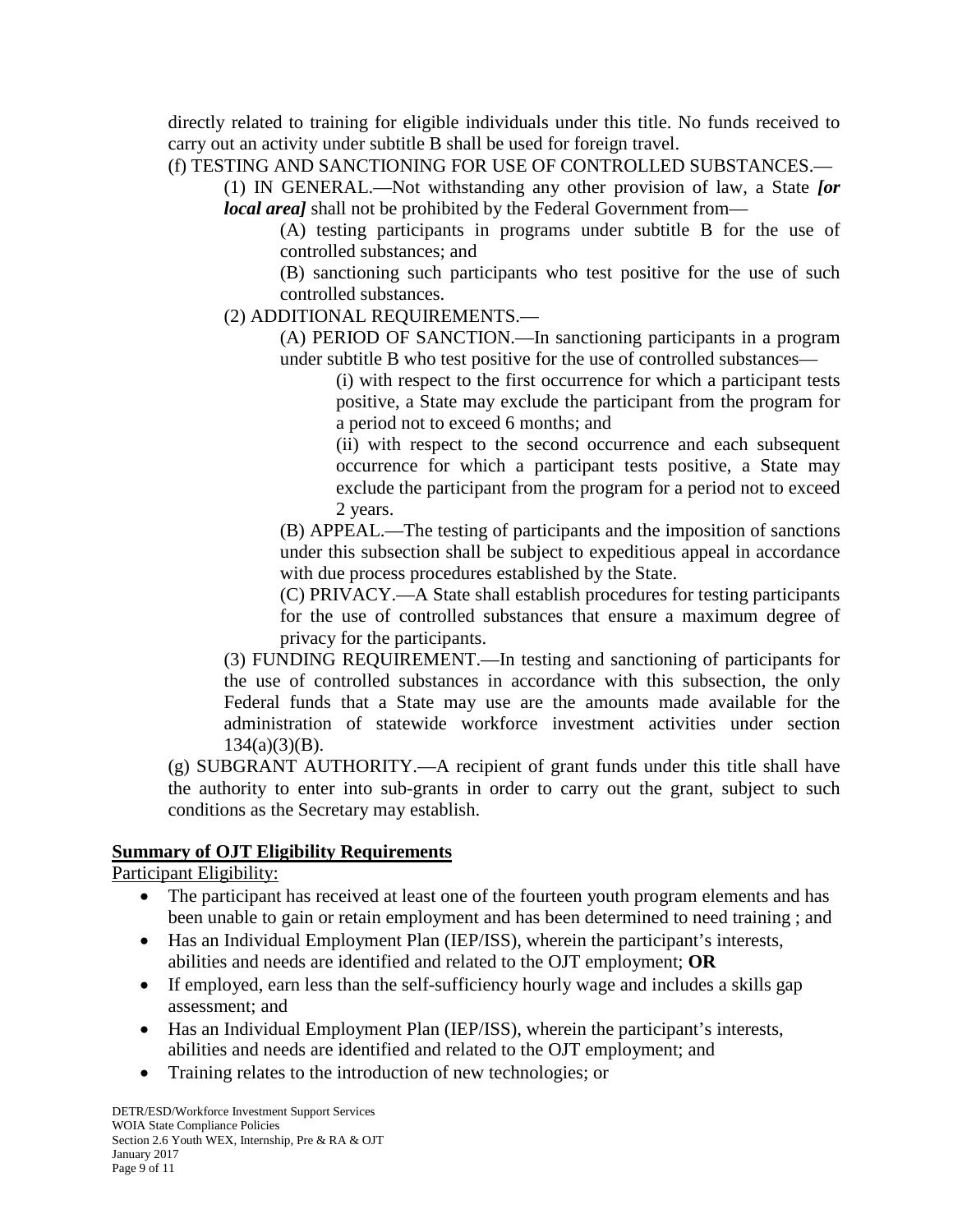- Training relates to the introduction of new production or service procedures; or
- Training relates to an employment promotion requiring additional skills or workplace literacy

**NOTE**: Reference SCP 1.14 for the following OJT requirements. Written Assurances (WIOA Sec. 134, 181, 194, 20 CFR 680.700-750, WIOA Contract Assurances Attachment C): Employer Eligibility (WIOA 194 &181, 20 CFR 680.700-730, 683.200) OJT Contract Requirements (WIOA sec 134, 181,194, 20 CFR 680.700-750) Occupation Eligibility (WIOA sec. 134) Monitoring and Oversight (2 CFR 200, WIOA sec.183 & 184)

## **LWDB Policy Requirements Summary**

## **Boards Must Have Written Policy Defining the Following**

- Eligibility of participant, where applicable, and training provider in each Work- based Training service.
- Documentation and reporting of Performance and methods of Dissemination of Workbased Training activities to the public.
- Definition of Self Sufficient Wage in the local area.
- Contract requirements for OJT providers and participants, including file, MIS, financial activities/records, job descriptions specific to employment, progress reports.
- WEX/Internship policy/procedures including requirements in documentation, contract requirements, payment to participant, duration timelines, job site safety precautions, participant progress reports, selection of employers taking into account necessary state and federal requirements. (WEX and Intern participants must be provided all state and federal requirements for workers compensation coverage by WIOA service providers, WIOA sec. 181(b)(4)).
- Pre-Apprenticeship/RA procedures policy/procedures in coordination of activities, documentation of wage/increases, skills gain, and appropriate participant exit timeframes.

## *Required Participant File Content (WIOA sec. 134, 181, 194, 20 CFR***§** *680.700-750, Data Element Validation)*

*The participant case file must contain at a minimum and per Local Board requirements;*

- *Administered assessments and the ISS wherein the participant's interests, abilities and needs are identified and related to the WEX/Internship, Pre-Apprenticeship, RA, activity/employment or OJT*
- *The WEX/Internship, OJT Contract; contract modification if any*
- *The WEX/Internship, OJT Job Description*
- *Pre-Apprenticeship/RA Contract or documentation identifying all components, time frames, salary etc.*
- *Progress Reports (content and interim per Local Board policy)*
- *Financial documentation(including time sheets, invoices and payroll records) as to costs associated with WEX/Internship*